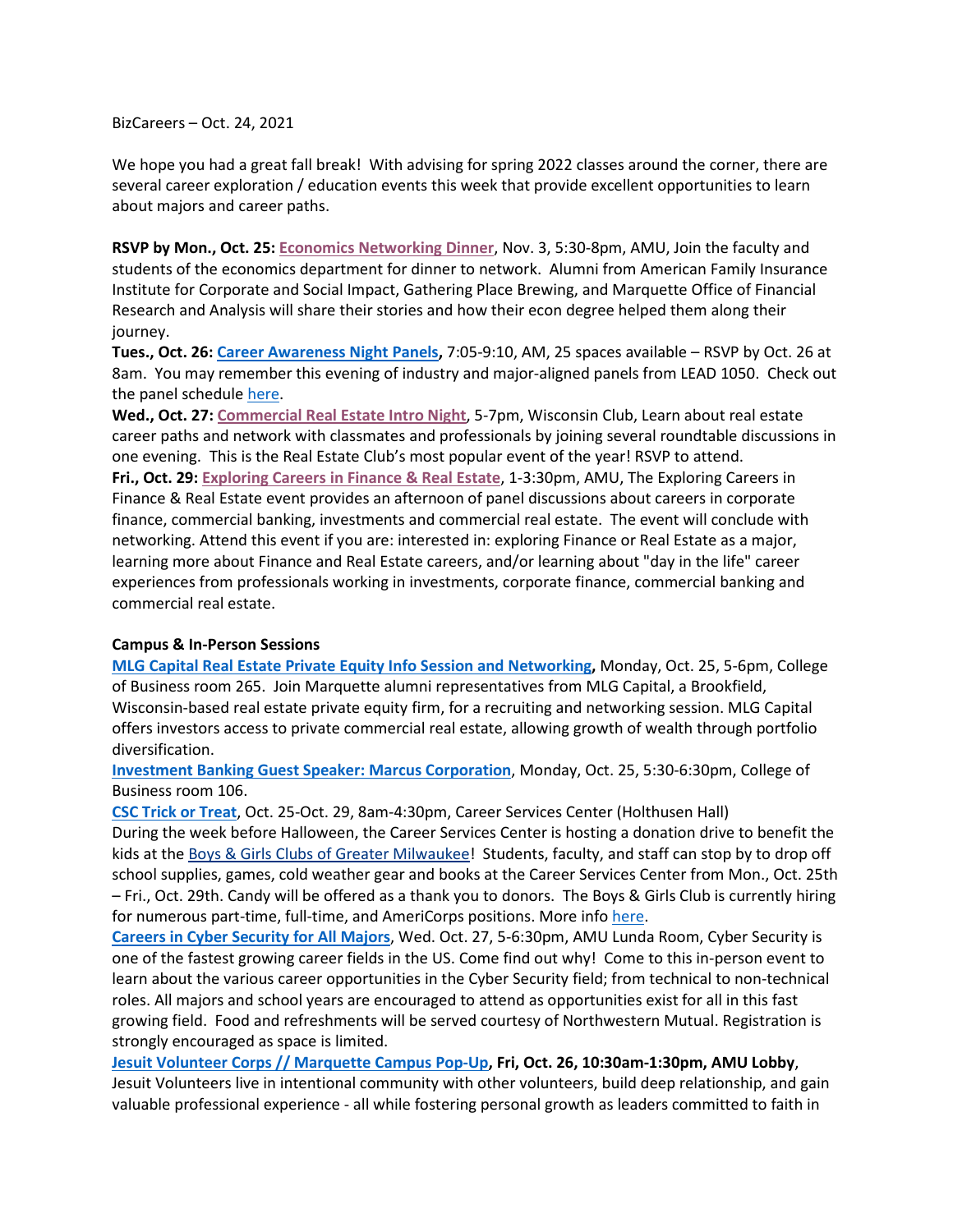action. Jesuit Volunteers engage in a year of service, framed within four core values of the Jesuit tradition: spirituality, simple living, community, and social justice.

**Career Competencies - [What are employers looking for?](https://marquette.joinhandshake.com/events/788746/share_preview)**, Mon., Nov. 1, 5-6pm, College of Business 265, Students searching for jobs and internships often wonder - what are employers looking for? In addition to the knowledge and skills specifically required for a position, there are career readiness competencies that employers prioritize across positions and departments. Attend this session to learn about these broader - and critically important - skills that all students can develop during their time at Marquette and throughout their careers.

## **Virtual Events**

We offer highlighted business-aligned events below. Review Handshake for a full list. Monday, Oct. 25

Rockwell Automation - [Finance Early Career Program Overview](https://marquette.joinhandshake.com/events/878123/share_preview) [Amazon Women in Operations Leadership Summit](https://marquette.joinhandshake.com/events/877928/share_preview) [Girls Who Invest: Information Session](https://marquette.joinhandshake.com/events/832003/share_preview)

Tuesday, Oct. 26

[Morgan Stanley Student Ambassador 'Pointers from Peers' Series -](https://marquette.joinhandshake.com/events/876655/share_preview) Navigating the [Recruiting Process](https://marquette.joinhandshake.com/events/876655/share_preview) Cognizant Information Session - [Full Time & Internship Opportunities](https://marquette.joinhandshake.com/events/874264/share_preview) [Target Tuesday Series: Interview Tips & Tricks](https://marquette.joinhandshake.com/events/871781/share_preview) [The Consumer Financial Protection Bureau \(CFPB\) Director's Financial Analyst program](https://marquette.joinhandshake.com/events/864005/share_preview)  [2022](https://marquette.joinhandshake.com/events/864005/share_preview) COVID Info Commons Research Lightning Talks Webinar: October 26th â€<sup>"</sup> 12:00-1:30pm [EST](https://marquette.joinhandshake.com/events/863760/share_preview)

# Wednesday, Oct. 27

[The Magic Potion to Answering Scary Interview Questions](https://marquette.joinhandshake.com/events/877891/share_preview)

[JPMorgan Chase & Co. 2021 Corporate & Investment Banking Markets Operations Outreach](https://marquette.joinhandshake.com/events/876472/share_preview)  [Event](https://marquette.joinhandshake.com/events/876472/share_preview)

[2021 Women's Fall Diversity & Inclusion Virtual Forum](https://marquette.joinhandshake.com/events/866833/share_preview)

Johnson Lambert - [Audit v. Tax Webinar](https://marquette.joinhandshake.com/events/865779/share_preview) 

[Workforce Development Programs to Propel Your Career](https://marquette.joinhandshake.com/events/856616/share_preview) 

[Explore Wycliffe Live: Leadership Wanted: The Vital Role of Managers in Missions](https://marquette.joinhandshake.com/events/830506/share_preview)

[Stanley Black & Decker: Wonder Womxn in the Workplace](https://marquette.joinhandshake.com/events/823752/share_preview)

# Thursday, Oct. 28

[Capital Teaching Residency Webinar](https://marquette.joinhandshake.com/events/878346/share_preview)

[Morgan Stanley Student Ambassador 'Pointers from Peers' Series -](https://marquette.joinhandshake.com/events/876672/share_preview) Investment Banking, Global Capital [Markets, and Firm Strategy & Execution](https://marquette.joinhandshake.com/events/876672/share_preview)

[Evolve: Developing Your Brand for Justice and Equity](https://marquette.joinhandshake.com/events/874379/share_preview)

[L'Oreal Master Class -](https://marquette.joinhandshake.com/events/865183/share_preview) Digital Innovation

[Girls Who Invest: Applicant](https://marquette.joinhandshake.com/events/833152/share_preview) Q&A

[Stories of Service](https://marquette.joinhandshake.com/events/788763/share_preview)

Friday, Oct. 29